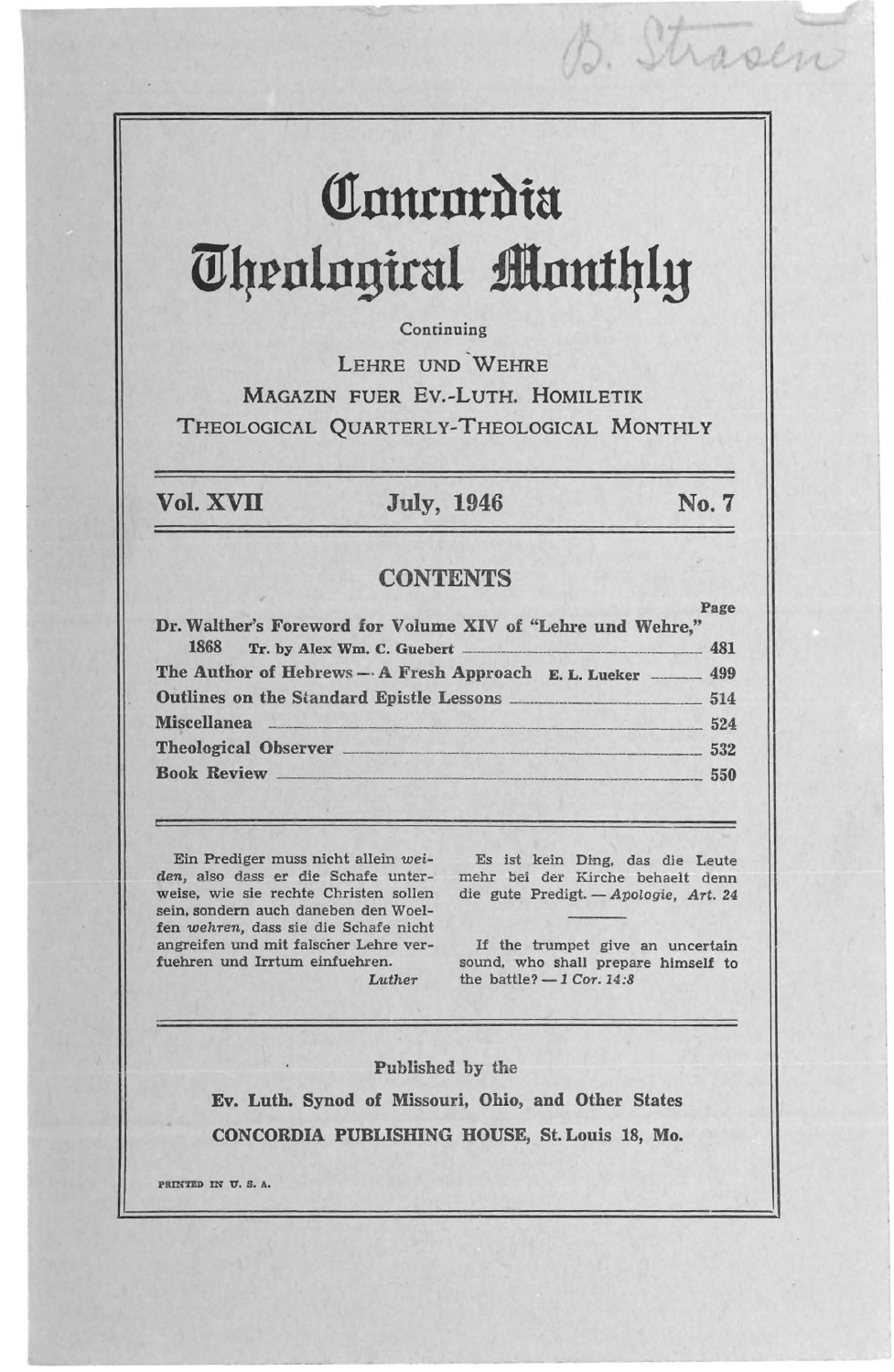This is the material which we felt we ought to present to our readers in the foreword of our periodical for the current year. In these closing words we bear testimony to the fact that nothing in the most recent theological writings, discussions, and events has changed our position. We still uphold the principle that whatever God has clearly and definitely decided in His holy Word dare not be accepted as an open question in the sense of modern theology. We vow that in the future too, in the editing of this journal, we shall let ourselves be guided by this principle.

In a special article\* in the next issue we shall show how untenable those reasons are by which men try to justify themselves in declaring those portions of divine revelation which have been presented to be open questions.

'" This article is found in translation in several numbers of this journal for 1939 under the heading: "The False Arguments for the Modern Theory of Open Questions." - ED. NOTE.<br>
St. Louis, Mo.

## The Author of Hebrews A Fresh Approach

#### By E. L. LUEKER

The mystery surrounding the origin of the Letter to the Hebrews has led to endless speculation.<sup>1</sup> The addresses have been sought in Jewish congregations in Italy, in Jerusalem, in Palestine as a whole, in Antioch, in Asia Minor, in Alexandria, or even in some unknown hamlet between the Pillars of Hercules and Damascus. Scholars have also maintained that the congregation was not a Jewish congregation at all, but a Gentile-Jewish congregation probably located in Rome. Farthest from the traditions of the fathers are those who hold that the Letter was sent to a Gentile church.

Theories regarding the author are equally numerous and can be divided into three classes: 1) those which follow the

<sup>1</sup> It is unnecessary to repeat the voluminous bibliography for the various theories. If the reader is interested in the full presentation of any particular theory, he can find the bibliography in James Moffatt: Introduction to the Literature of the New Testament. The theories regarding th B. D. dissertation by R. H. Thies, 1944.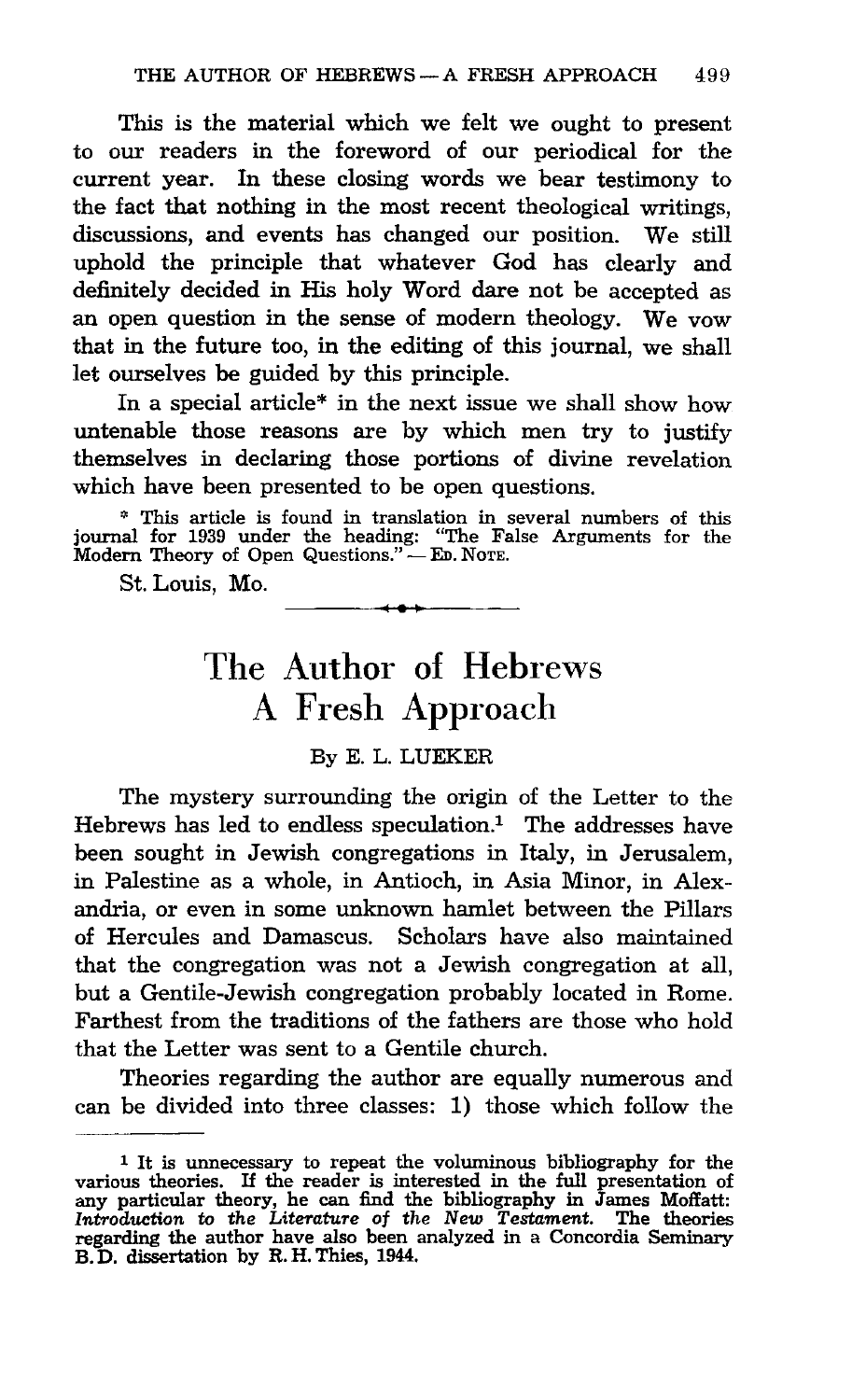view which prevailed in the Church of the fourth and fifth centuries, namely, that Paul was the author; 2) those which agree with opinions held at the end of the second and at the beginning of the third centuries (Barnabas, Clement of Rome, Luke): 3) those which were developed on the basis of internal evidence alone. By far the majority in the last group champion Apollos. The authorship has been ascribed to Silas, Peter, Aristion, Philip, and Priscilla. Moffatt sounds a note of retreat when he says: 2

In the absence of better evidence we must resign ourselves to the fact that the author cannot be identified with any figure already known to us from tradition. He was probably a highly trained Hellenistic Jewish Christian, a  $\delta\iota\delta\iota\sigma\iota\iota\iota\iota\sigma\iota$ of repute, with speculative gifts and literary culture; but to us he is a voice, and no more.

The purpose of this study is not to survey the opinions of other scholars, although they will be referred to when necessary.

Farrar and Weiss already noted that the quotations from the Old Testament in Hebrews followed Codex Alexandrinus (A) rather than Vaticanus  $(B)$ .<sup>3</sup> Weiss used this evidence to oppose the Pauline authorship. It seems that Weiss and Farrar touched on a bit of evidence which warrants further study. This study was based upon Rahlfs' *Septuaginta* and Swete's *The Old Testament in Greek.* Rahlfs' *Genesis,* Sanders' *Old Testament Manuscripts* and editions of the Chester Beatty Papyri and Oxyrhynchus Papyri were also consulted.

Seventy-three instances in which variants were found either in the manuscripts of the Old Testament passages quoted in Hebrews or between the quotations in Hebrews and leading Old Testament manuscripts were studied. In sixteen instances the New Testament reading found no support in the leading Septuagint majuscules. The following table shows the agreement of Hebrews with the Old Testament manuscripts in the fifty-seven remaining instances: 4

<sup>2</sup>*Op. cit., 442.* 

<sup>3</sup> Weiss, Bernhard, *Lehrbuch der Einleitung in das Neue Testament,* 1886.

<sup>4</sup> Codex "A" is the well-known *Alexandrinus,* an uncial of the fifth century which contains the Old Testament and most of the New. "B" is the fourth century codex called *Vaticanus.* Most of Genesis is missing in this uncial. "S" is the manuscript discovered by Tischendorf and called *Sinaiticus.* It dates from the late fourth or early fifth century.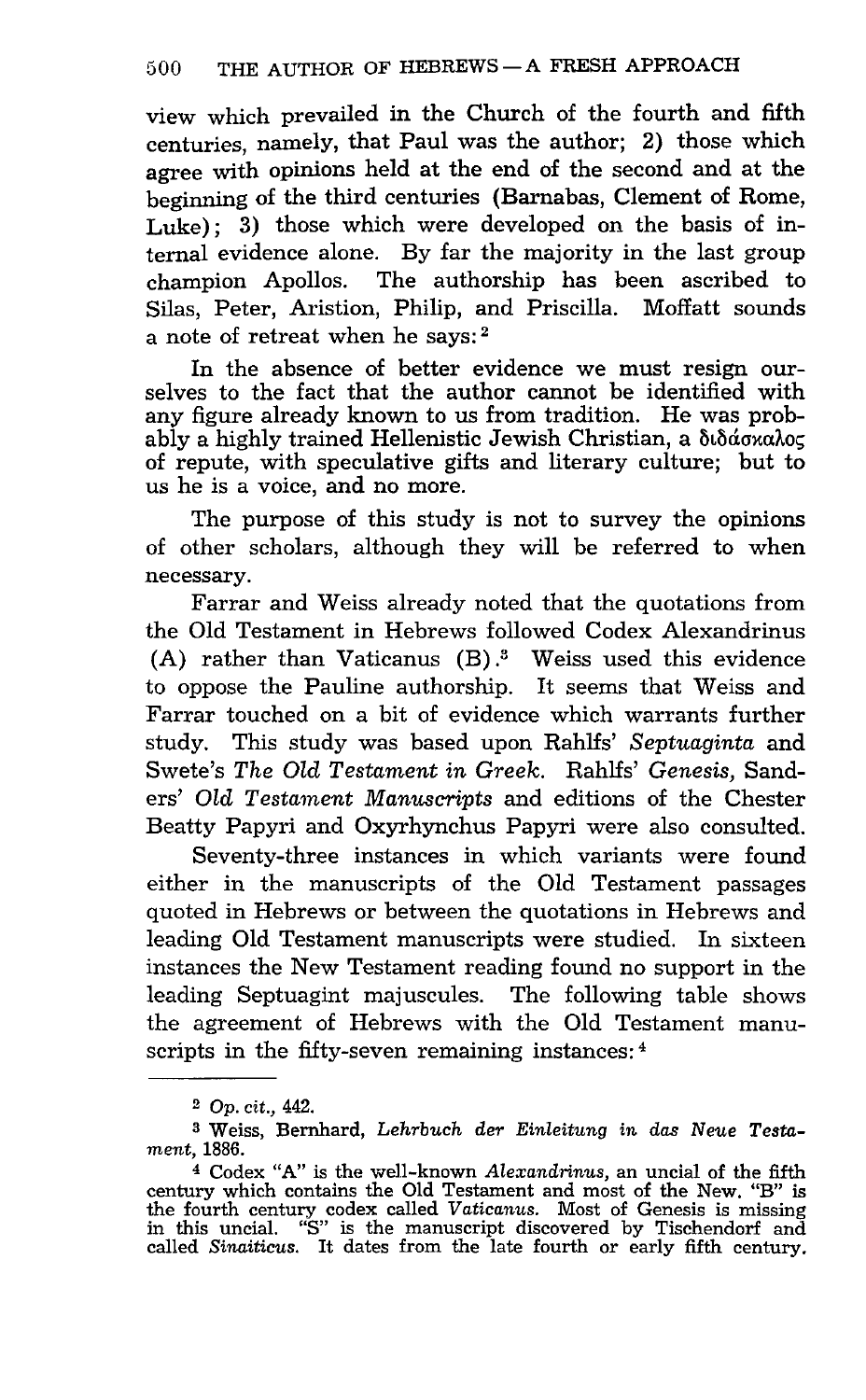|  | Heb. with A (Alexandrinus) | 45 |
|--|----------------------------|----|
|  | Heb. with B (Vaticanus)    | 23 |
|  | Heb. with S (Sinaiticus)   | 28 |

The reader sees that in a number of instances the O. T. text, as quoted in HB, agrees not merely with one, but with several of the leading LXX witnesses. The following table shows the number of variants:

| HB against A | 12 |
|--------------|----|
| HB against B | 32 |
| HB against S | 29 |

A study of individual variants indicates even more clearly the agreement of the readings in the quotations of Hebrews with Manuscript A. Of the twelve disagreements with A, three at least were due to scribal errors in A, two of which were corrected by a later hand. In two other instances there is important manuscript support for the A reading in the New Testament manuscripts. Thus the number of variants would be reduced to seven. Two of these seven variants have F, the closest relative of A among the majuscules, as the only supporting manuscript in the Old Testament. Even without these explanations it is still apparent that the writer of Hebrews followed a text tradition which is remarkably well preserved in manuscripts AF.5

5 The possibility of a later corrector's changing the readings of Hebrews to agree with Manuscript A is very slight. Unless such changes were made on the original manuscript, they would have become apparent

The tables are subject to slight error, since all the manuscripts supporting a reading and the variants are not always listed by Rahlfs and Swete. In order to remove the subjective element all variants of the O. T. passages quoted in the New were considered. Thus in Ps. 2:7, quoted in Heb. 1:5, MS. A has the scribal error  $\gamma \epsilon \gamma \epsilon \nu \nu \nu \alpha$ . At other times the variants were due to a change in the word order (thus Heb.l0:37-38 follows the word order of  $A - \mu$ ov  $\epsilon x$  moteos, the rest have  $\epsilon x$  moteos  $\mu$ ov). Often the variant was due to the insertion of a word ( $\delta\iota\delta ovg$  voucous, with A against the rest in Heb. 8:10) or to the fact that the words themselves were different (λεγει with A, whereas the rest have φησιν in Heb. 8: 8). From this study it appeared that manuscript F, somewhat later than A, was often nearer the Palestinian text than A. Perhaps the most interesting variant in the passages quoted in Hebrews is found in Deut. 32: 43. In this passage F and Theta (an early papyrus manuscript edited by Sanders) have the reading  $\alpha\gamma\gamma\epsilon\lambda\omega$ , whereas all the other manuscripts have  $\alpha\omega$ . The fact that the early Egyptian papyrus supports F indicates that we have in  $\alpha\gamma\gamma\epsilon\lambda\omega$  the original reading, which was changed at an early date to  $\nu\omega$  to conform to the Hebrew. The writer of Hebrews followed the reading of F. The quotations in Hebrews in most instances also agree with Lambda (another early papyrus recently edited by Sanders).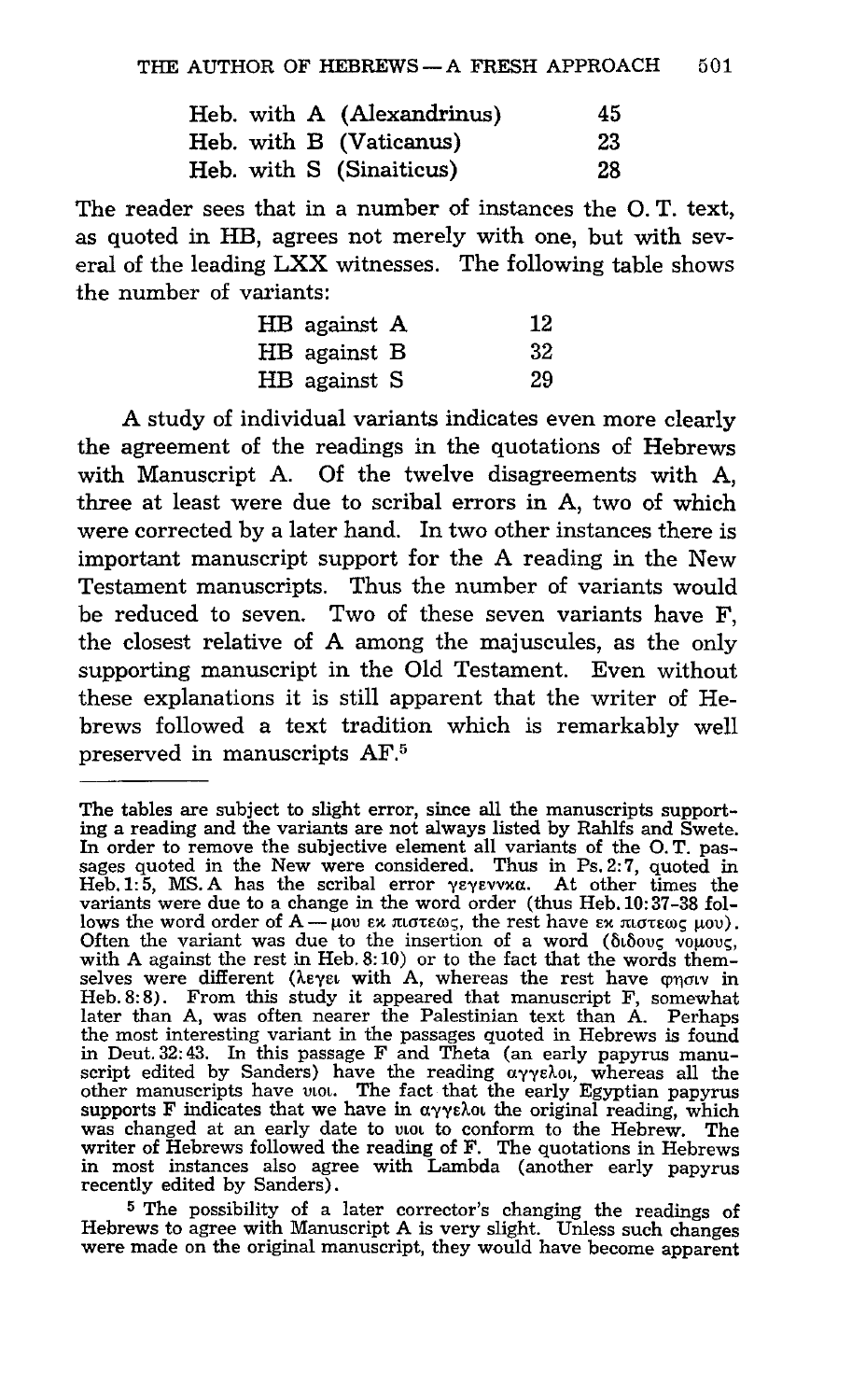Sanders describes  $AF$  as containing a Palestinian text.<sup>6</sup> This view is supported by the fact that Matthew, when quoting the LXX, tends to agree with the tradition preserved in AF<sup>7</sup> Furthermore, the text tradition followed by Hebrews varies from the manuscript used by Philo in Egypt and by the Western writers, as we shall see later.<sup>8</sup>

After these preliminary observations we can approach the study of the individual theories, beginning with the one which holds that Paul is the author. The earliest external evidence

*6 Op.* cit., 48.

<sup>7</sup>Thus in 35 instances in which O. T. manuscripts varied, the author of Matthew followed A 27 times. Perhaps the most interesting is the quotation of the Commandments (Matt. 19: 18). Matthew and Mark give the Commandments in the order found in A (ou φονευσεις, ou μοιχευσεις, ou κλεψεις), whereas Paul and Luke follow the order of B (μη μοιχευσης, oυ κλεψεις), whereas Paul and Luke follow the order of B (μη μοιχευσης,  $\mu$ η φονευσης, etc.). In numerous instances Matthew has readings supported by A alone (Matt. 4:10:  $\pi$ 000xvvn $\sigma$ sic; Matt. 26: 31:  $\pi$ 00 $\beta$  $\alpha$ τ $\alpha$ της ποιμνης and διασκορπισθησονται; etc.).

8 The question has been much debated as to whether the author of Hebrews quoted from memory or copied from a manuscript. In the case ot Matthew it is almost certain that the author quoted from memory, for in that way alone we can explain the mixed sources on which the author drew. The author of the Gospel of Mark also seems to have quoted from memory. For a Jew who began to study and memorize Sacred Scripture at the age of six it would certainly not be an unusual feat to quote the passages of Hebrews from memory. There are sufficient variations from our ancient manuscripts to justify the assumption that the author was quoting from memory. Furthermore, passages are not always quoted in the same way (Cf. 8: 10 with 10: 15). Nor is it unusual to find verses of a quotation transposed (Heb. 10:38) - which would not easily happen if the author were copying his quotations.

in the later manuscripts. Even if originally addressed to Jews in Palestine, the manuscript was at Rome at a very early date. Clement of Rome (chap. XXXVI of the First Epistle to the Corinthians) evidently quotes Ps. 104: 4 from Hebrews. His quotation shows that his manuscript already had the characteristic A reading ( $\pi \nu \varphi \circ \varphi \wedge \varphi \gamma \varphi$ ). The letter was in Egypt at least by the beginning of the second century. Althou and there an attempt to change the reading to agree with the Egyptian tradition can be detected, the Egyptian manuscripts usually give the Palestinian text in quotations from the Old Testament. That, on the other hand, manuscripts AF were occasionally corrected to agree with New Testament readings has been observed by Sanders (op. cit., 48).<br>Such changes, however, seem to have been made at random, since there Such changes, however, seem to have been made at random, since there are many instances in which we should have expected a change if made by a conscientious redactor. Furthermore, there is no reason why more changes should have been made to conform with Hebrews and Mark (the latter being definitely addressed to the Gentile world and, according to Streeter, being somewhat neglected in the early Church and least handled by critics) than with other books of the New Testament. The fact that MSS. AF are usually supported by manuscripts of different families also opposes the thought that the A tradition was corrected to agree with the N.T. Sanders holds that the reading in Heb. 1:6 is the original LXX reading.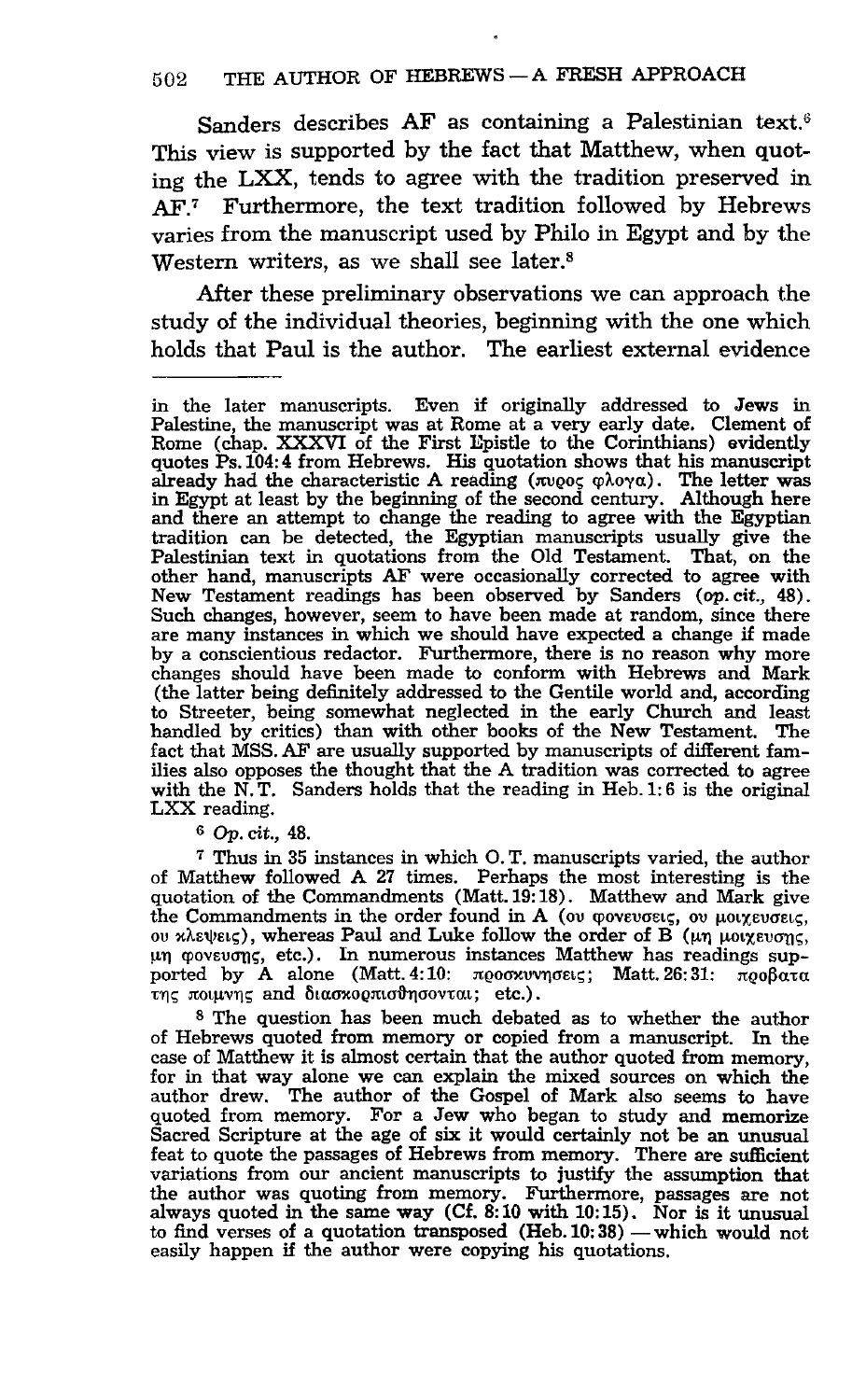supporting this theory comes from Clement of Alexandria as quoted by Eusebius:

And now, as the blessed Presbyter used to say, since the Lord, as the Apostle of the Almighty, was sent to the Hebrews, Paul, as having been sent to the Gentiles, did not subscribe himself Apostle to the Hebrews, out of modesty and reverence for the Lord and because, being the herald and Apostle of the Gentiles, his writing to the Hebrews was something over and above.9

It has generally been assumed that the phrase "the blessed Presbyter" referred to Pantaenus, although there is no definite evidence for this. Nor do we know to what extent the "Presbyter" had investigated the problem. If Pantaenus had been definite in his statements that Paul was the author. it is doubtful whether Clement, his pupil, would have evolved the following theory:

In the Hypotyposes, in a word, he has made abbreviated narratives of the whole testamentary Scripture; and has not passed over the disputed books  $-1$  mean Jude and the rest of the Catholic Epistles and Barnabas and what is called the Revelation of Peter. And he says that the Epistle to the Hebrews is Paul's and was written to the Hebrews in the Hebrew language; but that Luke, having carefully translated it, gave it to the Greeks and hence the same coloring in the expression is discoverable in this Epistle and the Acts; and that the name "Paul, an Apostle" was very properly not prefixed, for, he says, that writing to the Hebrews, who were prejudiced against him and suspected, he with great wisdom did not repel them in the beginning by putting down his name.10

That this theory was not generally accepted in the East at the time of Clement is shown by the following statement of Origen, who lived approximately a half century later:

That the verbal style of the epistle entitled "To the Hebrews" is not rude like the language of the Apostle who acknowledged himself "rude in speech," that is, in expression, but that its diction is purer Greek, anyone who has the power to discern differences of phraseology will acknowledge. Moreover, that the thoughts of the epistle are admirable and not inferior to the acknowledged apostolic writings, anyone who carefully examines the apostolic text will admit. . .. If I gave my opinion, I should say that the thoughts are those of the apostle, but the diction and phraseology are those of some-

<sup>9</sup> Quoted in Eusebius, *Ch. Hist.,* VI,14. 10 Lac.cit.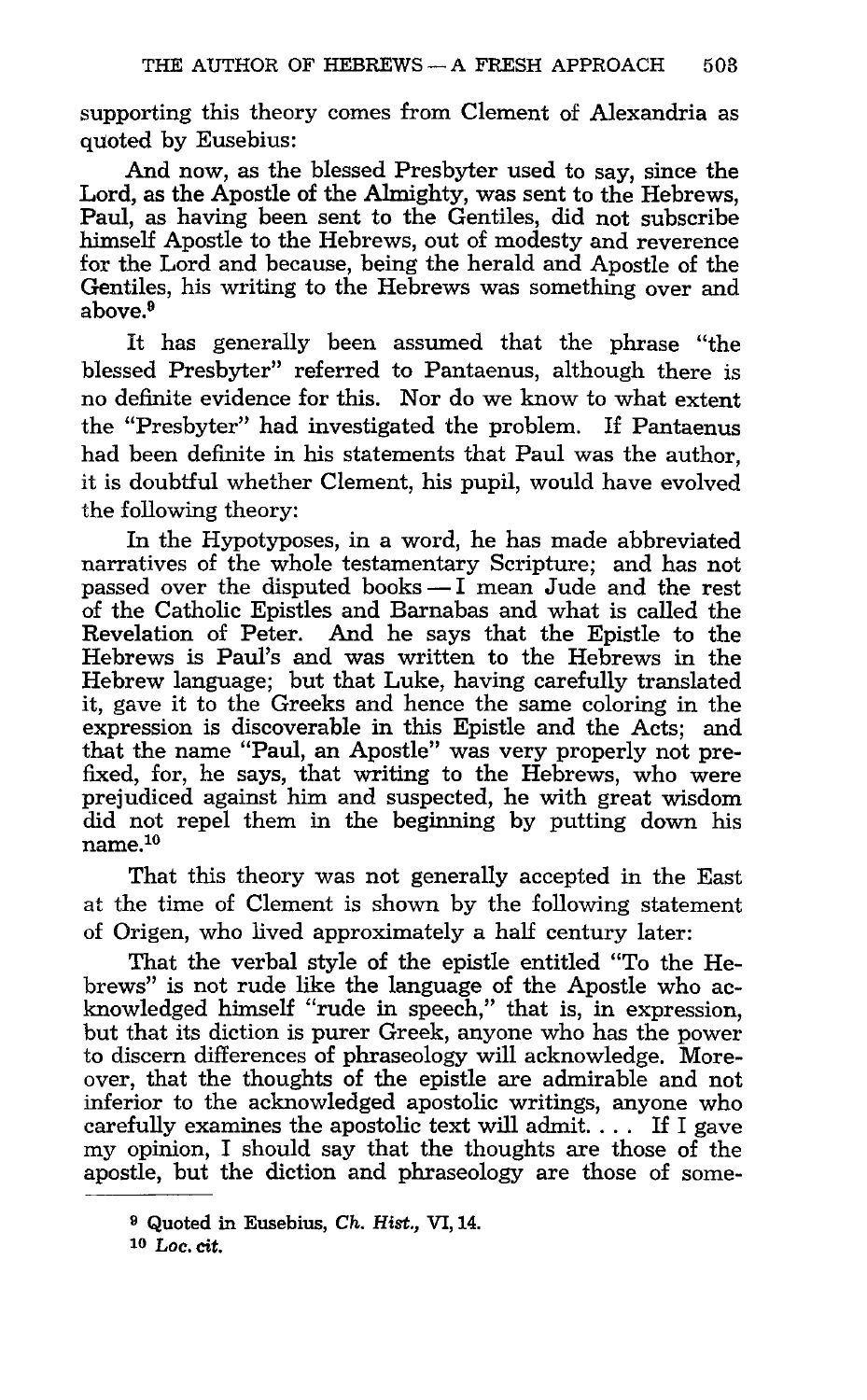one who remembered the apostolic teachings and wrote down at his leisure what had been said by his teacher. Therefore if any church holds that this epistle is by Paul, let it be commended for this. For not without reason have the ancients handed it down as Paul's. But who wrote the epistle in truth God knows. The statement of some who have gone before us is that Clement, bishop of the Romans, wrote the epistle, and of others, that Luke, the author of the Gospel and the Acts, wrote it.<sup>11</sup>

The statement "For not without reason have the ancients handed it down as Paul's"<sup>12</sup> evidently does not refer to statements by the ancients to the effect that Paul was the writer, for the succeeding sentences give the opinions of Origen's predecessors. Furthermore, there is no early manuscript evidence for a subscription ascribing the Epistle to Paul. Origen's words probably imply that the Epistle was handed down in the collection of Paul's writings.13

Although Clement of Alexandria and Origen felt that Hebrews could only indirectly be attributed to Paul, they, in their writings, often loosely referred to the Epistle as  $Paul's<sup>14</sup>$ . This practice was continued in the Eastern Church, until finally the Epistle was generally accepted as Paul's.15

 $12$  Oυ γάρ είκη οί άρχαιοι άνδρες ώς παύλου αύτην παραδεδώκασιν.

14 Clement of Alexandria: *Strom.* I, 5; *Frag.* (preserved by Cassiodorus) I; *et multi.* Origen: De *Prin.,* I, II, 7; I, V, 1; III, II, 4; *et multi.* 

<sup>15</sup> Eusebius was of the opinion that Clement was the translator of the Epistle *(Ecc. Hist., iii, 28, 2)*. He knew that the Pauline authorship was denied in the West *(op. cit., iii, 3, 5; VI, 2, 3)*. Once he places Hebrews in a class with the wisdom of Solomon (op. cit.,  $V$ ,  $26$ , 1).<br>In spite of these statements, however, he classifies the Epistle as Paul's (op. cit., III, 3, 4; II, 17, 12; VI, 14). After the time of Eusebius the generally prevailed in the East that Paul was the author. In addition to the authors mentioned, the following early Alexandrian writers refer to Hebrews as Paul's: Dionysius *(Frag. Ante-Nicene Fathers,* VI, 98); Peter *Can.* Ep., ix); Alexander (Ep. *on Arian Heresy,* ii, 3); Theognostus *(Frag.* 3 from Athanasius, Ep. 4). Later Alexandrian authors (Athanasius, Didymus, Cyril, Euthalius) continue the tradition established at Alexandria. In the early church at Antioch, Theophilus probably refers to the Epistle *(Autolycus,* ii, 31) but does not ascribe it to Paul. The later church at Antioch (Council of Antioch of 264, Chrysostom, Theodore of Mopsuestia, Theodoret) was probably influenced by the Alexandrian tradition. Origen and Eusebius brought the Alexandrian tra-dition to Palestine, where it was followed by later writers (Cyril, Epiphanius, John of Damascus). In the ancient Syriac Document, *Teaching* 

<sup>11</sup>Quoted in Eusebius, *op.* cit., VI,25, 11.

<sup>13</sup> The Chester Beatty Papyrus (P46) has Hebrews after Romans. Codices Sinaiticus and Alexandrinus insert it between Thessalonians and The Eastern Church usually put Hebrews between Paul's ecclesiastical and private Epistles. The West placed Hebrews after Paul's Letters.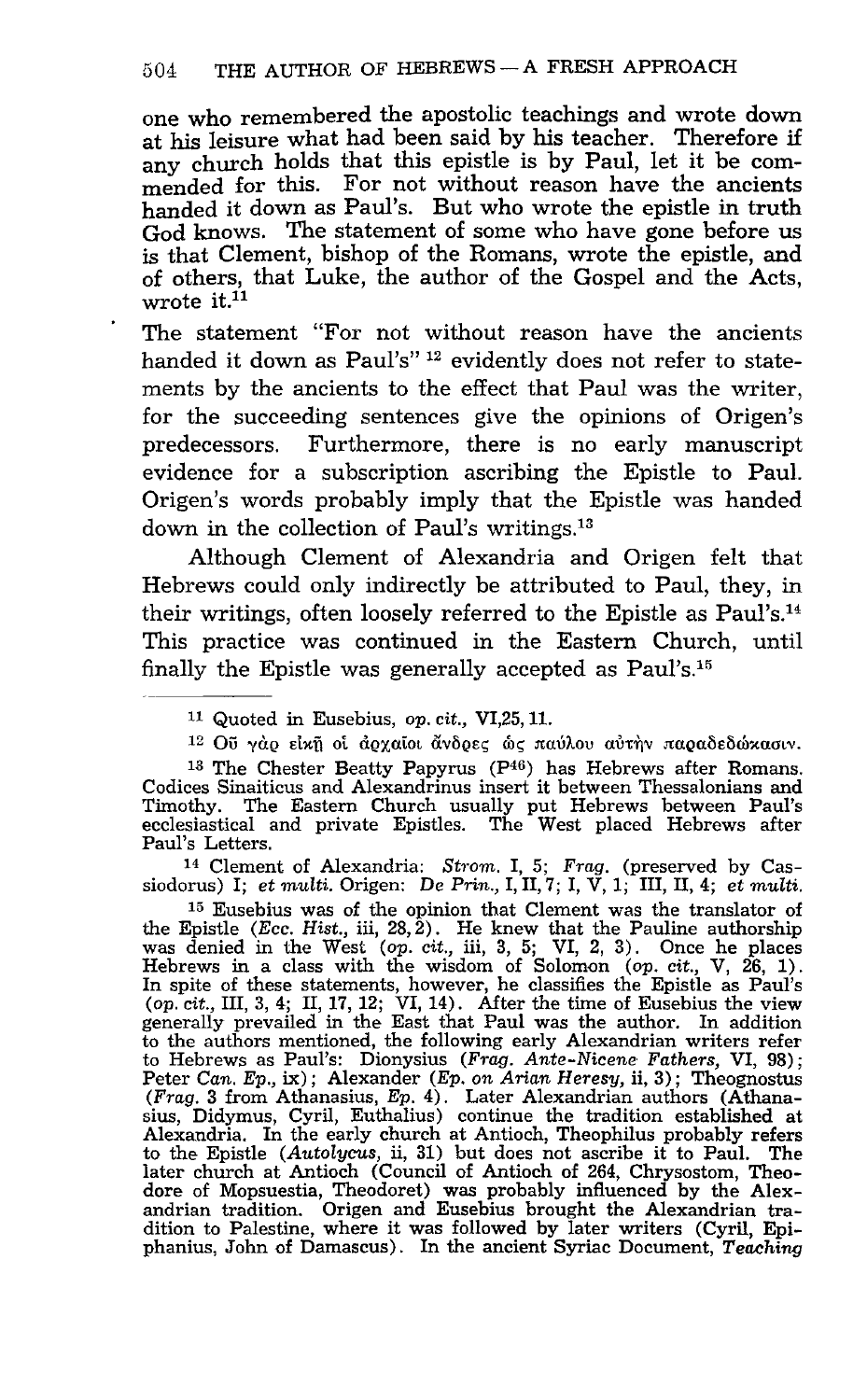A survey of the evidence of the East during the end of the second and the beginning of the third century reveals the following facts: 1) The Epistle was referred to as Paul's, even by those who state that he was not the actual writer, probably because the real author was unknown and because it was handed down together with the writings of Paul; 2) Paul could only indirectly be considered the author; 3) Although the writer was unknown, the names of Luke and Clement were frequently suggested.

When we turn our attention to the West, we are sure at least of one thing from Hebrews: some Italians knew who the author of Hebrews was.<sup>16</sup> Clement of Rome is the first writer to quote the Epistle, but he does not ascribe it to  $Paul.17$ From Apostolic days to the time of Jerome and Augustine, Western authors either say nothing concerning the Pauline origin of Hebrews or deny it. The Muratorian Canon omits it;<sup>18</sup> Marcion<sup>19</sup> denied its genuineness, so did Hippolytus.<sup>20</sup> Irenaeus,21 Gaius,22 Tertullian.23 Jerome and Augustine brought about its acceptance in the West, chiefly because it was regarded as Paul's Epistle in the East. The testimony of the East (with the possible exception of Pantaenus) and the

*of the Apostles,* Heb.10: 33 may be quoted. In Syria, at a later date, we find the Epistle ascribed to Paul (Aphraates, Ephraem, Peshitto). Polycarp is often quoted as indicating that the Pauline authorship was accepted at a very early date in Asia Minor. Polycarp may refer to Hebrews *(Phil.* xii; vi), but he does not ascribe the Epistle to Paul. According to a *fragment* (9), Melito of Sardis ascribed Hebrews to an Apostle. Methodius *(Banquet of* the *Virgins,* iv, i; v, 7; x, 1; vi, 5; Disc. on Res., 1, 5) quotes the Epistle. Later writers in Asia Minor (Basil, the Gregorys, Council of Laodicea) support the Pauline authorship.

16 Heb. 13: 24.

17 1 Clement XXXVI. Cf. Hermas, *Vis.* iii, vii, 2; iv, ii, 4.

18 Some have conjectured a reference to Hebrews in the phrase *ad Alexandrinos.* 

19 Tertullian, *Adv. Marc.* IV, 5.

20 Photius, Bibl. Cod. 121. This is supported by the fact that Hippolytus, although a pupil of Irenaeus, does not quote Hebrews while at Rome.

21 Photius, *op.* cit., 232. Eusebius mentions that Irenaeus in a treatise entitled *The Demonstration of the Apostolic Preaching* quotes Hebrews and the Wisdom of Solomon (v. 26, 1). Irenaeus quotes Hebrews *(Against Heresies,* III, 6, 5), and according to a *fragment* (37) he quotes the Epistle as Pauline.

22 Eusebius, E. H., VI, XX.

<sup>23</sup> Tertullian advanced the Barnabas theory, as we shall note below.<br>Novatian (*Trin.* 31) may have a reference to Heb. 5:7. I have found no quotation in Hippolytus or many lesser Roman writers (Minucius Felix, Dionysius, etc.).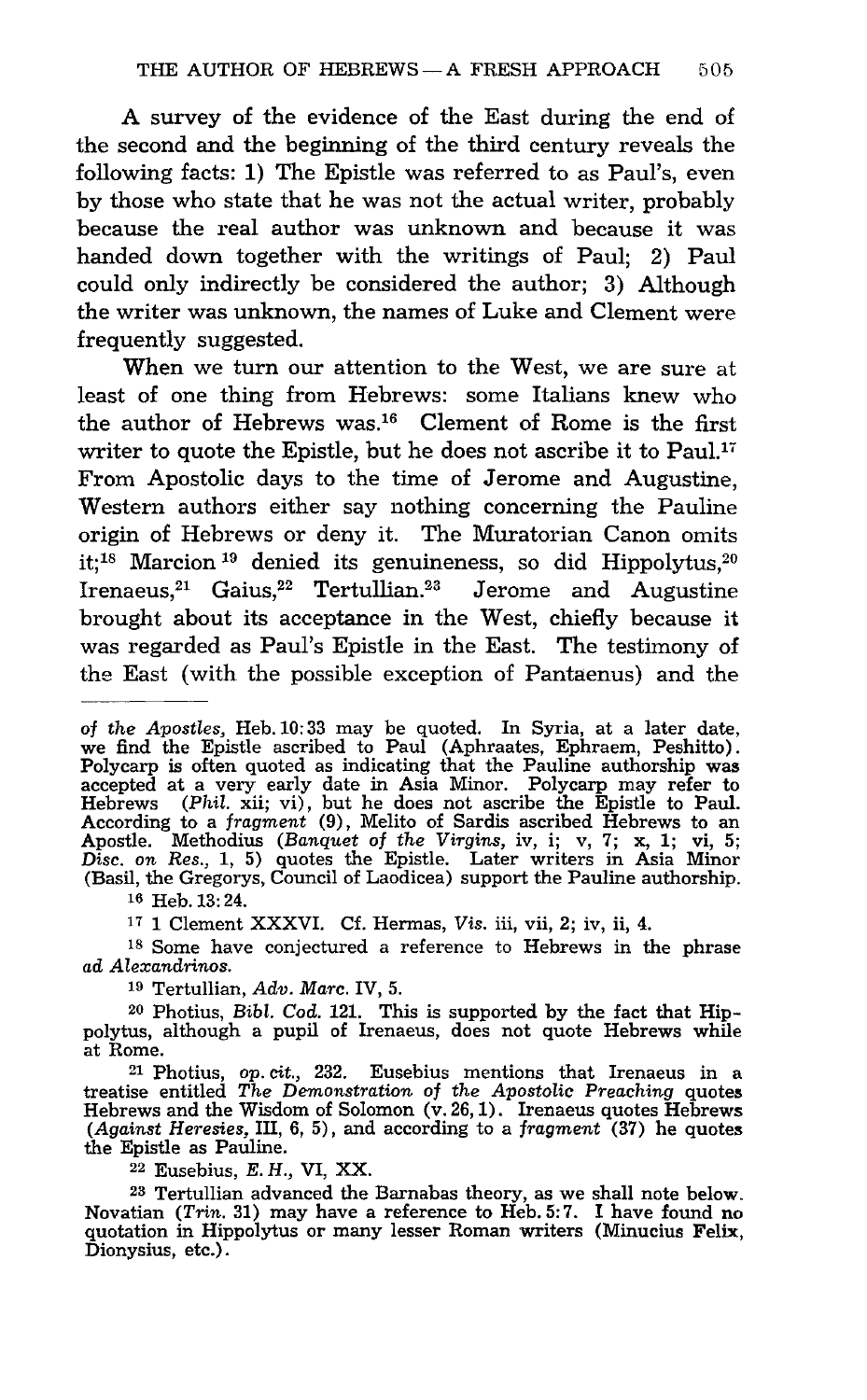West during the second and third centuries does not point to Paul as the actual writer. Later the Pauline tradition prevailed in both East and West.

The internal evidence has been thoroughly studied and the conclusion has been repeatedly reached from the time **of**  Origen to modern times that the Epistle was not written by Paul. "It is superfluous to labor this point ... one need not take sledge hammers to doors that are open."

We have already pointed out that Weiss used the argument of LXX manuscripts against Paul where O. T. quotations come into consideration. Paul follows Manuscript B more than the other O. T. manuscripts. Thus, whereas the author of Hebrews followed A most closely, S next, and B least, the author of Romans followed B the most, A next, and S least. The manuscript evidence therefore weighs heavily against the authorship of Paul.24

Thus the external and internal evidence is against the Pauline authorship.

The combination theories evolved by Clement of Alexandria and Origen are also unsatisfactory. The Paul-Luke combination has attracted such scholars as Calvin, Hug, Ebrard, Delitzsch, Field, Zill, Huyghe, Grotius, and Lewis. Although there are some similarities of style between the Epistle to the Hebrews and Luke's writings, the argument based on style is unsatisfactory.25 Furthermore, the evidence of the quotations is also against the Lukan authorship. The quotations of Acts are not so exact as those of Hebrews, and the text tradition followed by Luke resembles that followed by Paul. $26$ 

<sup>24</sup> A study based on 49 variants showed that Romans agrees with A 29 times, with B 32 times, and with S 16 times. Romans varied from A 20 times, from B **17** times, and from S 33 times.

<sup>25</sup> Moffatt, op. cit., 435 f.

<sup>26</sup> The fact that Luke followed B when quoting the Commandments (footnote 7) in itself indicates that Luke inclined to the Egyptian tradition, at least more than the author of Matthew. A count based on 55 readings shows that the author of Acts agrees with A and B 34 times and with S 28 times. When Luke followed a tradition preserved in A, it is usually supported by a tradition preserved either in S or Q (Q represents a tradition current in Egypt especially at the time of the Hesychian recension). Acts seldom follows F when this manuscript is unsupported by other manuscripts but often opposes F. The readings followed by Luke and Paul are almost equidistant from A and B.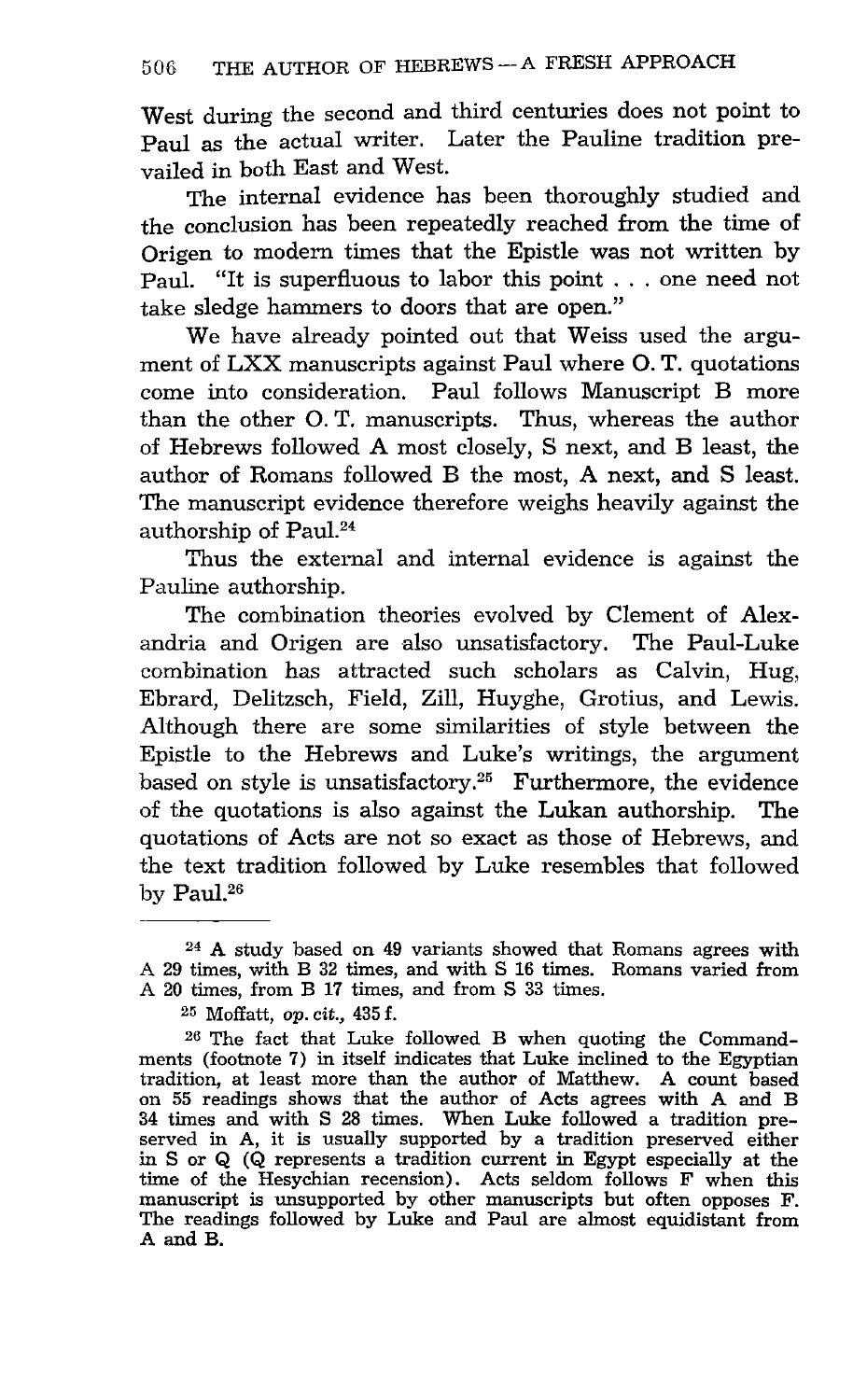Nor can we look to Clement as the translator. The fact that in his first epistle Clement had many thoughts similar to those in Hebrews naturally led to the consideration of him as author.<sup>27</sup> But the differences in style are too great to warrant his authorship, and the manuscript evidence also opposes this hypothesis.28

The theories which hold that Silas or Peter or Aristion or Philip or Priscilla is the author of Hebrews are too hypothetical, and the evidence supporting them is still too meager to receive detailed treatment.

There is a theory, however, based on internal evidence alone, which has received serious consideration, namely, the conjecture which was first voiced by Luther, although not without precedent, to the effect that Apollos was the author of Hebrews.29 It was only natural that the search among the followers of Paul for a writer capable of writing the fine style of Hebrews would fix upon Apollos. According to the Book of Acts he was born at Alexandria, and this fact would make it easy to account for the Alexandrian influences in Hebrews. Furthermore, according to Acts, he was "an eloquent man and mighty in the Scriptures. . .. This man was instructed in the way of the Lord; and being fervent in the spirit, he spake and taught diligently the things of the Lord, knowing only the Baptism of John." After his conversion "he mightily convinced the Jews, and that publicly, showing by the Scriptures that Jesus was the Christ." 30 Paul in his Letter to the Corinthians speaks of Apollos in terms of respect.

<sup>29</sup>It is not known to what extent Luther had investigated the problem. He mentions Apollos' authorship incidentally in a sermon on 1 Cor. 3. Speaking of the author in another connection, Luther indicated that he was not the first to advance the Apollos theory: "etiiche meinen, sie sei St. Lucas, etliche Apollos". Cf. Leipoldt, Gesc*hichte des*<br>N.*T. Kanons,* ii, 77. The theory has been defended by Semler, Osiander,<br>Ziegler, Bleek, Reuss, de Wette, Kurtz, Schott, Luetterbeck, Luenemann, Tholuck, Credner, Riehm, Feilmoser, Alford, Moulton, Meyer, Hilgenfeld, Plumptre, Bartlet, Pfleiderer, Albano, Buechsel, Farrar, Selwyn, von Soden, Belser, Klostermann, Schuetze, and most Lutheran scholars, the most recent being Lenski.

so Acts 18: 24 if.

<sup>27</sup> Eusebius, iii, 28, 2.

<sup>28</sup> Much dependence cannot be placed on manuscript studies of the Fathers, because the manuscripts are late and the evidence has not been compiled as completely as is the case in New Testament readings. An examination of twenty-four readings in which there were variants in O. T. majuscules quoted showed that Clement followed B 10 out of 13, A 15 out of 24, and S 14 out of 24 times.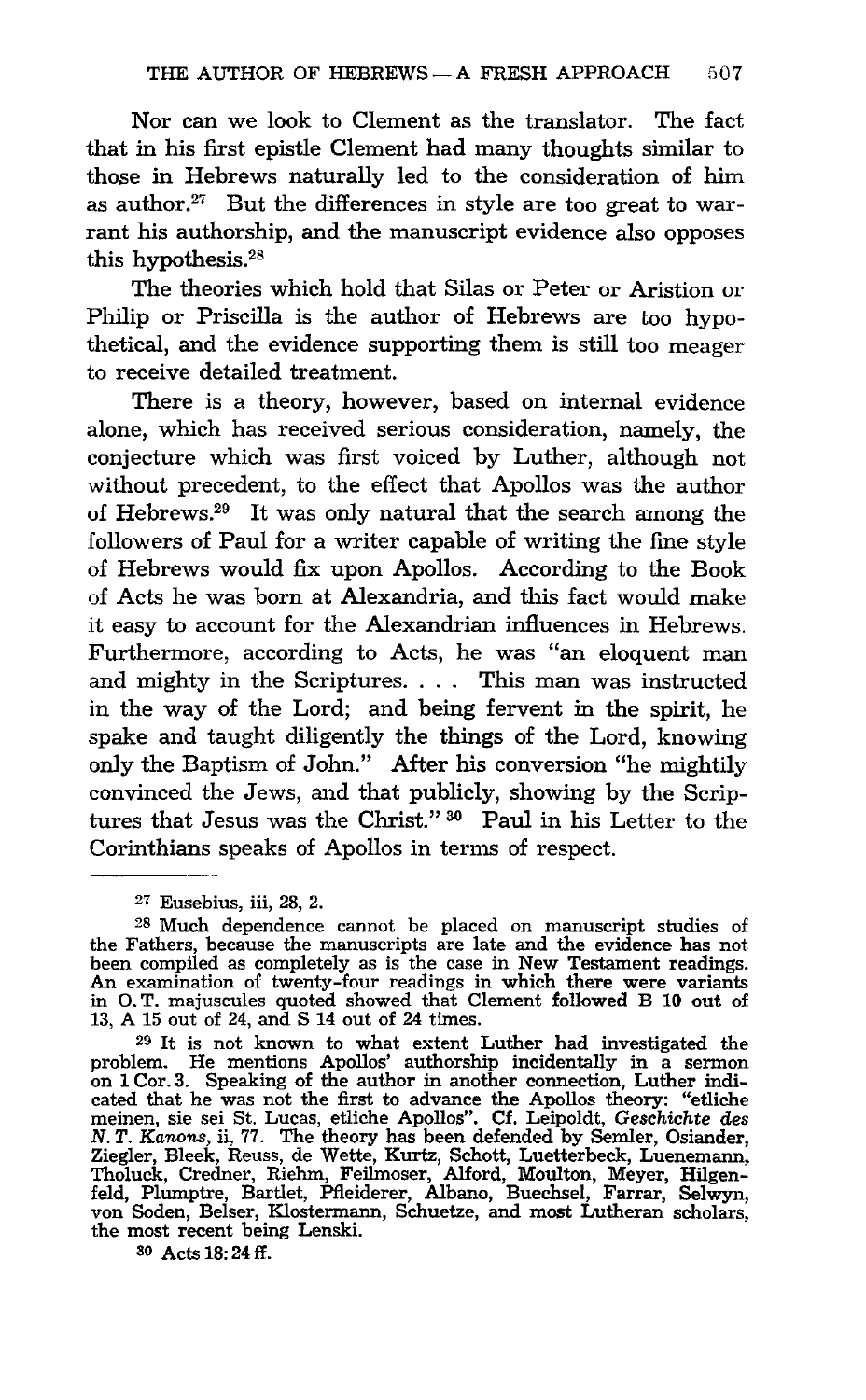Taking into consideration these facts, scholars have pointed to the Apollos theory as the most plausible of those based on internal evidence alone.

We must be careful, however, not to stretch the measuring line too tightly.31 The author of the speech in Acts 7 was certainly also άνηρ λόγιος, δυνατός έν ταις γραφαις, ζέων τω πνεύματι.<sup>32</sup>

Although some facts may be urged in support of the Apollos authorship, there are also weighty considerations against it. We would expect Apollos, if he had a strong Alexandrian background, to use manuscript traditions of Egypt 33 or, failing that, to use the tradition of Paul or Luke. There is no evidence indicating that he was trained in Palestine or had ever been there.

32 Stephen was also a speaker who was full of the Holy Ghost. The word λογιος may mean "learned" (Democritus, 30; Aristotle, *Pol.*, 1267 b), but that does not seem to have been the usual meaning during the Alexandrian period. The word originally had the meaning "versed in tales" (Pindar, *Pyth.,* I, 94; *Nem.* VI, 45; Herodotus, I, 1; Po1ybius VI, 45, 1). The word is often used during the Alexandrian period for "skill in words." Aristotle is said to have called Theophrastus tov λογιώτατον *(Str. xiii, 2, 4)*. Plutarch *(Pomp., 51)* uses the word simply for the ability to talk. It was an epithet of Hermes as god of eloquence (Lucian, *Apol.,* 2). Technically it was a synonym for the elevated style (Demetrius, *On Style,* 38). It also had the meaning "oracular." The style of Hebrews, strictly speaking, is not "elevated." All we can deduce from v. 24 is that Apollos was a forceful speaker who ably marshaled Scriptural evidence.

33 An examination of variants in the first eighty paragraphs of Philo, *On Drunkenness* (this work was selected rather than a section in which the Old Testament is quoted in sequence, since the chances for correction would be less), shows that Philo followed the reading preserved in B and its correctors 15 out of 17 times; S (Sinaiticus), 20 out of 27; A, 16 out of 33; F, 6 out of 21 times when quoting the LXX.

<sup>31</sup> The New Testament tells us only that Apollos was an Alexandrian "by birth"  $(\tau\tilde{\omega} \gamma \acute{\epsilon}$ vel). There is no reason for assuming that he spent the greater part of his life there or was trained in the Alexandrian university rather than in some other school (that of Tyrannus in Ephesus). The fact that he "knew only the Baptism of John" does not necessarily prove that he had been in Palestine, since a sect which professed to carry on the teachings of John the Baptist existed far into the Christian era. That he had "the noble distinction of having been the first to lead Alexandria to Bethlehem" is a myth, contradicted by the evidence of early Christianity. An "elucidation" in Roberts-Donaldson, *Ante-Nicene Fathers,* attempts to defend the view that Apollos influenced the rise of the great Christian school at Alexandria (vi, 236). The chief evidence given is that Apollos was born as to lead one to believe that Apollos was known and loved at Alexandria. But Acts 18: 24 is not quoted in the *Ante-Nicene Fathers.* Early Alexandrian writers do not even mention Apollos (Clement et *al.).*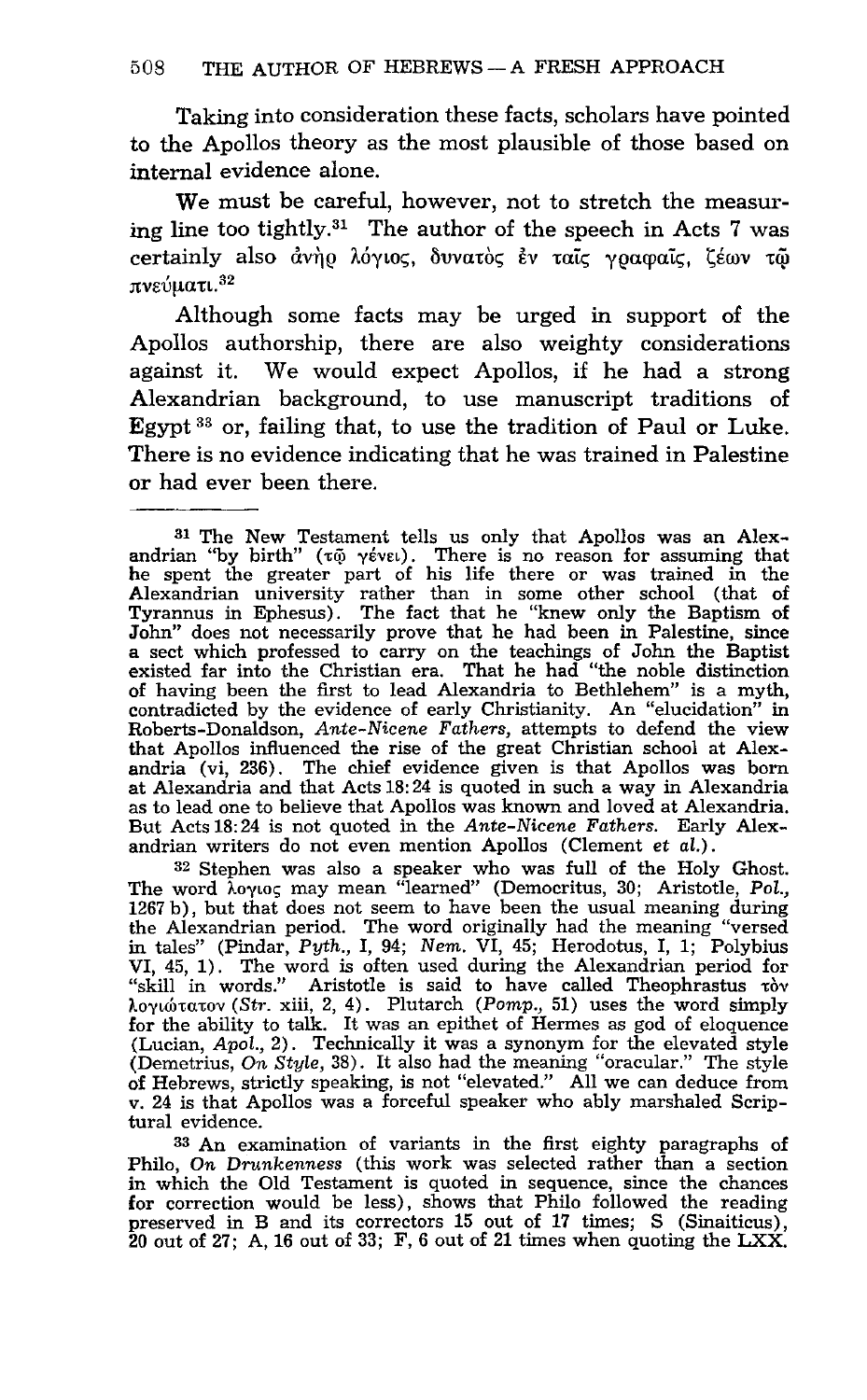The early church fathers say nothing of the Apollos authorship. Clement of Rome, who mentioned Apollos,<sup>34</sup> in no way indicated that he considered him the author of Hebrews. The silence of Clement and Origen, who were from Alexandria and who undoubtedly surveyed the list of Paul's followers for possible authors, speaks against the theory.

Although Hebrews follows the thought patterns of Egypt, it also shows rabbinic influence. $35$  This fact points to an author who was trained not only at Alexandria, but also at Jerusalem. Furthermore, the West was ready to accept the writings of Luke and Mark because of their relationship to the Apostles. Would it have hesitated to accept a work written by Apollos, whom Clement of Rome (1 *Cl.* XLVII) already called a man approved by the Apostles?

The theme of Apollos was the Messiahship of Jesus. That of the author of the Hebrews was the superiority of the priesthood of Christ to that of the Old Testament dispensation. Finally, if Hebrews was addressed to Jews in Palestine, as antiquity maintains, the authorship of Apollos would become still less probable.

There is a definite tradition handed down from antiquity regarding the author of Hebrews. Tertullian does not conjecture that Barnabas is the author of Hebrews; it is the only view known to him. He would gladly have assigned the Epistle to an Apostle if that had been possible, for he quotes the Epistle in support of his view on repentance: 36

36 De Pud., 20. That Tertullian has Hebrews in mind here is proved by the fact that he quotes Heb. 6: 1 ff. Tertullian is not the only ancient writer who held this view. "In the *Tractatus Origenis* de Libris *S8. Scripturarum* (ed. Batiffol, Paris, 1900, p. 108), as by Philastrius, Heb.  $13:15$  is quoted as a word of 'sanctissimus Barnabas'" (quoted from Moffatt,  $op. cit.$ ). Also Jerome was acquainted with the view of Tertullian. Codex Claromontanus (D), whose stichometry, according to Weiss, Tertullian fol

<sup>34</sup>1 Clement, xlvii, 3.

<sup>35</sup> Weiss (op. cit., 328 ff.) shows that many characteristics of the Letter attributed to the influence of Philo and Alexandria really were of Palestinian origin and adds: "Riehm *(Der Lehrbegr. des Hebrae7' briefs.* Ludwigsburg, 1858) hat ueberzeugend nachgewiesen, wie die Vorstellungen des Verf. von den beiden Weltaltern, von der Vermittlung des Gesetzes durch die Engel, von dem Satan als Gewalthaber des Todes, von den Engeln, von der Sabbathruhe des Volkes Gottes, von dem himmlischen Heiligthum und dem himmlischen Jerusalem palaestinensischen Ursprungs sind, weshalb man auch ganz mit Unrecht in den letzteren die metaphysische Unterscheidung Philos zwischen der unsichtbaren, unvergaengIichen, urbildIichen Welt und der sichtbaren, vergaenglichen Erscheinungswelt gesucht hat."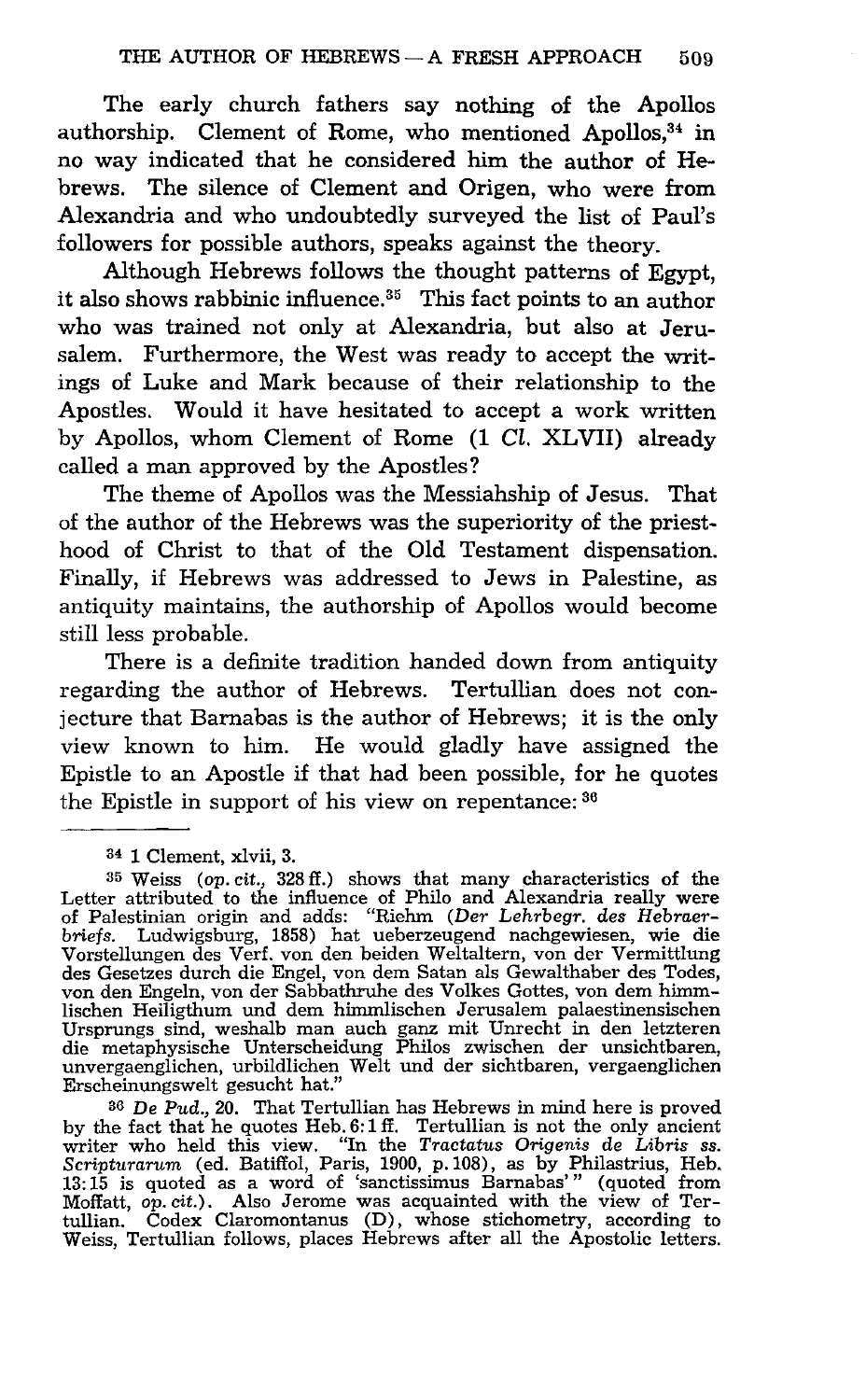I wish, however, redundantly to superadd the testimony likewise of one particular comrade of the Apostles  $-$  (a testimony) aptly suited for confirming, by most proximate right, the discipline of his masters. For there is extant withal an Epistle to the Hebrews, under the name of Barnabas  $-$  a man sufficiently accredited by God, as being one whom Paul has stationed next to himself in the uninterrupted observance of abstinence: "Or else, I alone and Barnabas, have we not the power of working?" And, of course, the Epistle of Barnabas is more generally received among the churches than that apocryphal "Shepherd" of adulterers.

We wish to emphasize in this article that the manuscript tradition followed by Hebrews supports the Barnabas theory. Barnabas spent some time at Jerusalem and also at Antioch and thus could be expected to use a Palestinian text tradition. As a Levite he would undoubtedly have access to manuscripts in his own country and elsewhere. But even stronger evidence for the Barnabas theory is the fact that his cousin Mark, when quoting the LXX, used the same text tradition which was used by the author of Hebrews.<sup>37</sup>

The fact that Clement of Rome made much use of Hebrews and seems to have preferred it even to some writings of Paul is easily explained if Barnabas was the author of Hebrews. For according to the *Constitution* of the Holy Apostles,<sup>38</sup> the *Recognitions* of Clement,89 and the *Clementine Homilies,4°*  Clement was acquainted with Christianity by Barnabas. Although these documents contain some things which are evidently spurious, still the statement that Clement was converted by Barnabas is probably true, for it would be difficult to explain the origin of the theory if it were not true. Writers at Rome would have been inclined to assign Clement's conversion to Peter, Paul, Luke, Mark, Timothy.

That Tertullian and his followers were well acquainted with the Letter to the Hebrews is shown by his numerous quotations from the Letter. The African letter *Against the Heretic Novatian,* written 254-256, quotes Heb. 10: 30 (ch. ix) . Cyprian also knew it. Heb. 6: 4 ff. was quoted by Montanists in North Africa against the acceptance of those who had lapsed from the faith.

<sup>37</sup> Mark, like Matthew, often follows the Hebrew and Aramaic and at times a translation unknown to us. Where he follows the LXX, he agrees with A 13 out of 15 times; where the o. T. manuscripts differ, he agrees with B 4 out of 15 and with S 3 out of 15 times.

<sup>38</sup> vi, 2, 8.

<sup>39</sup> vii-viii. That the *Recognitions* are of great antiquity is shown by the fact that they are quoted by Origen in his Commentary on Genesis.  $40$  i,  $8$  ff.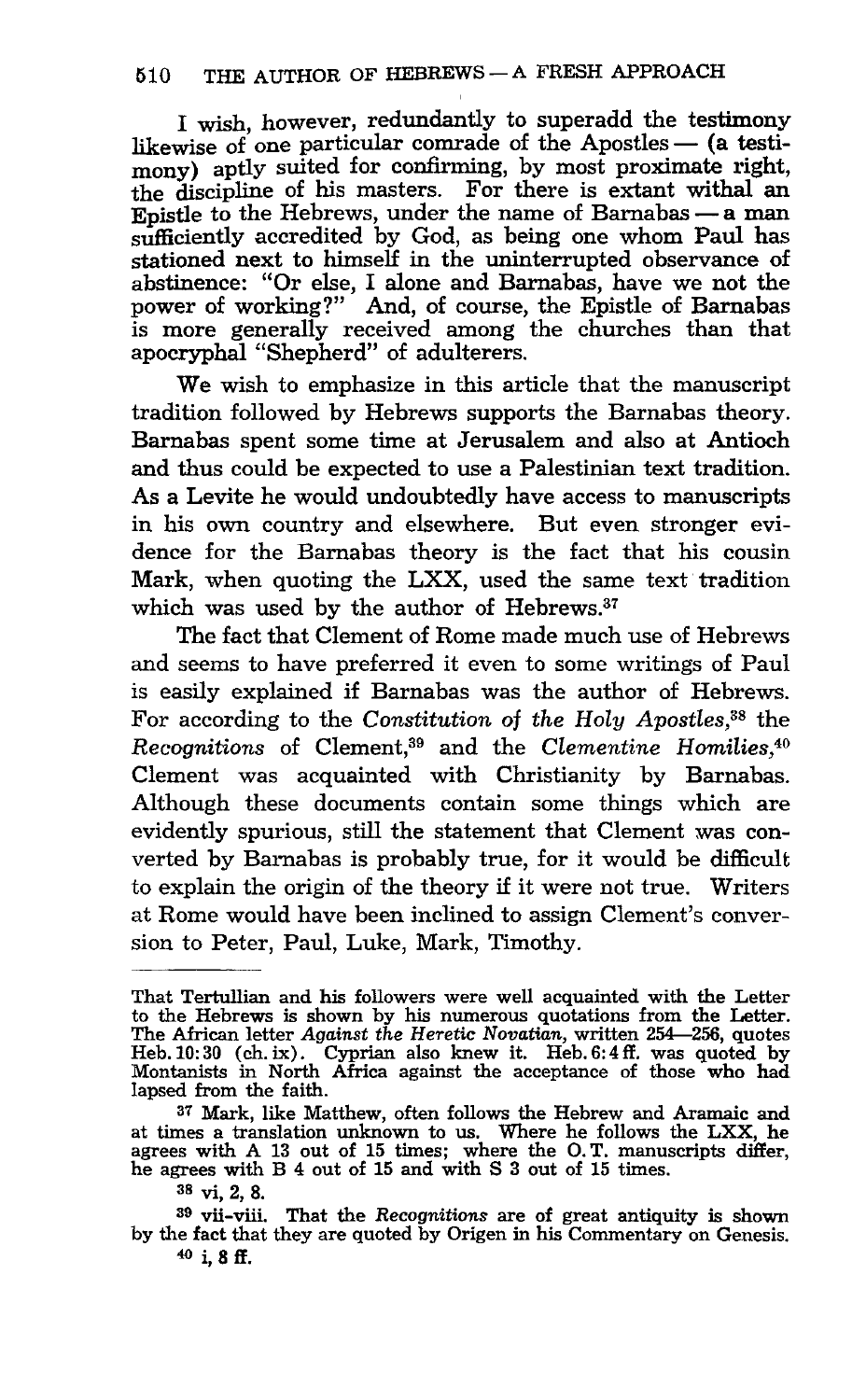Since Barnabas' home was on the island of Cyprus, he was in close contact with Alexandrian ideas from his youth. Furthermore, according to a well-established tradition, Mark brought the Gospel to Alexandria.41 The early writings which mention the fact that Barnabas converted Clement also describe Barnabas' preaching at Alexandria. It is probable that Barnabas and Mark went to Alexandria after their separation from Paul at Antioch. Mark, within a few years after that separation, redeemed himself completely in the eyes of Paul, a thing which would hardly have happened if Barnabas and Mark had confined their activity to the island of Cyprus.

Scholars have objected to the Barnabas theory because of the excellent style in Hebrews. "It is inconceivable that Barnabas should have written better Greek than Luke." This is a guess and no more. The evidence of the New Testament indicates that Barnabas was highly trained. When Paul returned to Jerusalem after his conversion, it was Barnabas who led him to the other disciples. This indicates that Barnabas knew Paul, perhaps having made his acquaintance in some school of higher learning. Barnabas' home, as stated before, was in Cyprus, where the Jews shared the liberal attitudes of Western Jews rather than those of Jews in Jerusalem and the East (Acts 11: 20). When Grecians were converted at Antioch, Barnabas was selected as the man most capable of caring for them (Acts 11: 22. Some manuscripts have the variant reading "Hellenes"). Barnabas' seeking out Paul as his co-worker indicates a kinship of spirit; and his recognizing the qualifications of the Apostle, who was still distrusted by the rest, is one of the greatest tributes to his deep wisdom. Barnabas labored alongside the Apostle Paul without yielding his individuality to him. At Lystra, Barnabas was regarded as Zeus, a thing which certainly indicates the dignity of his character.

The internal evidence of Hebrews also favors the Bar-

<sup>41</sup> The liturgy early used in the patriarchate of Alexandria has the sentence: "Especially remember those whose memory we celebrate this day, and our holy father Mark, the Apostle and Evangelist, who has shown us the way of salvation." - *Ante-Nicene Fathers,* vii, 568. At the end of the *Acts* of *Barnabas,* Mark is described as taking up his abode at Alexandria after his cousin's death. Eusebius records the year in which Mark gave up the leadership in Alexandria: "In the eighth year of the reign of Nero, Annianus was the first after Mark the Evangelist to receive charge of the diocese of Alexandria"  $(E, H, \text{ii}, \text{xxiv})$ .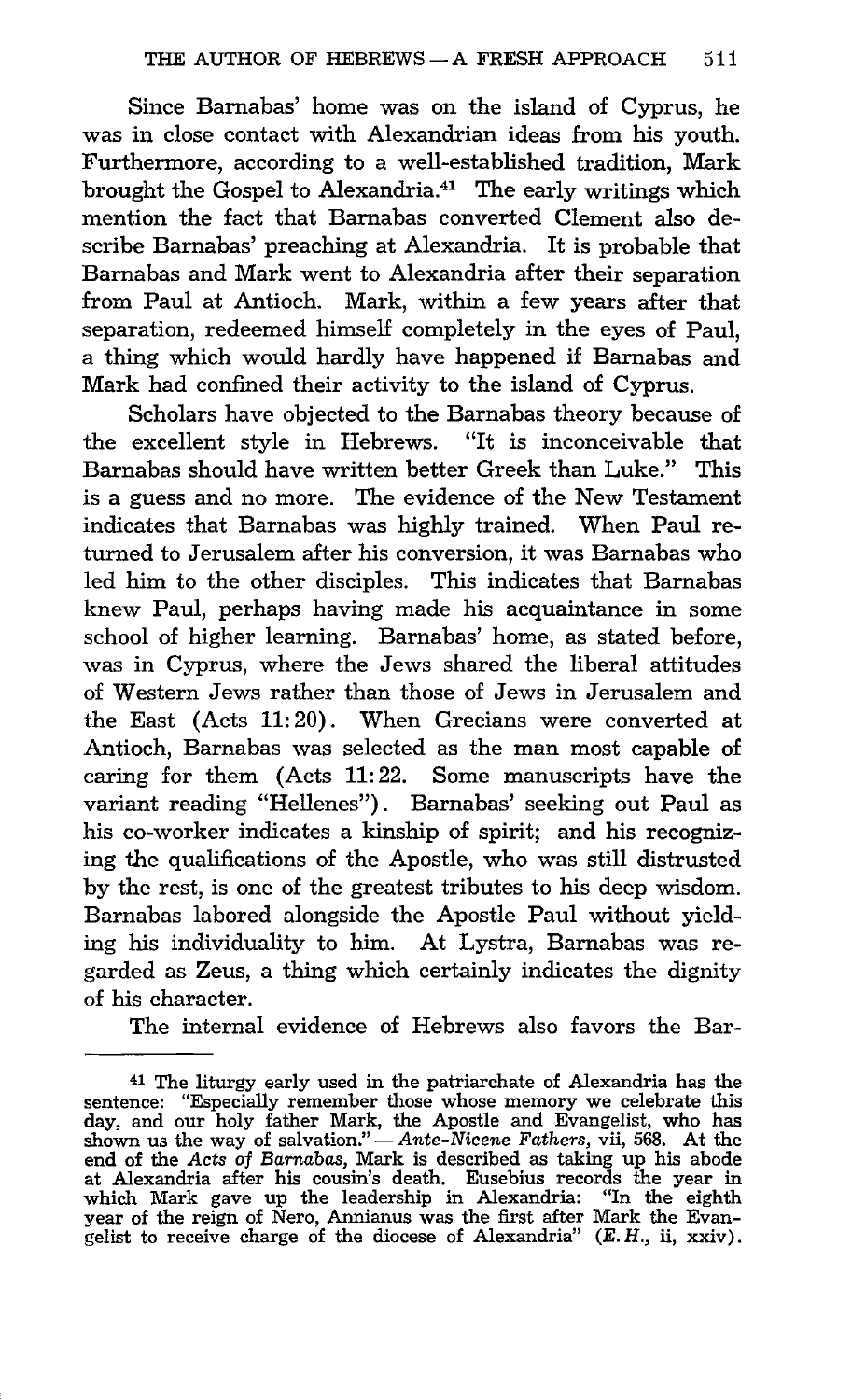nabas theory. Thinking of the emphasis placed by the sacred writers on leading ideas, one may say that to James, Christ was a lawgiver, the Giver of the perfect law of liberty; to Paul, Christ was the Messiah, the second Adam, who redeemed the human race, and the great teacher of the mystery of the righteousness of God; to the writer of Hebrews, Christ is the great High Priest, who has brought the perfect sacrifice for mankind and acts as intermediary between man and God. Moses is mentioned, not as a great lawgiver, but as a man who was faithful in his house. At a time when rabbis had displaced priests in popular esteem and outstanding writers dwelt little on the priesthood, the Letter to the Hebrews sounds like a voice from within the sanctuary.

Heb. 2: 3 supports the theory that the author was a person who was very close to the original disciples and those that heard Jesus. Whereas Apollos received his Gospel from Aquila and Priscilla and later from Paul, the writer of Hebrews speaks as though he were acquainted with the original disciples.<sup>42</sup>

Even those who reject the Barnabas theory regard it as unfair to press the so-called inaccuracies regarding the Temple worship against the likelihood of the Levite's authorship, inasmuch as Hebrews refers, not to the Temple, but to the tabernacle. Would it be unlikely that a Levite, barred from the service in the Temple because of his adherence to the new "sect," should abandon the worship of his day and turn to the Old Testament? Also the fact that the author of Hebrews follows the Septuagint when it differs from the Massoretic text cannot be urged against Barnabas' authorship, because Paul, a Hebrew of the Hebrews, at times did the same.<sup>43</sup>

Some have urged the reference to Timothy as being in opposition to the Barnabas theory. But Mark, the cousin of Barnabas, undoubtedly associated with Timothy in Ephesus and Rome; and it should not appear strange to us if Barnabas

43 Rom. 9:25 (Toy, *Quotations in the N.T.,* 141); 9:27; 9:33; et al.

<sup>42</sup> Cf. Eusebius, E. H., vii, ii, 1. Eusebius quotes Clement of Alex-andria as writing: "To James the Just and John and Peter, the Lord after His resurrection imparted knowledge. These imparted it to the rest of the Apostles, and the rest of the Apostles to the Seventy, of whom Barnabas was one" (cf. i, xii; ii, i.). Heb. 2:3 does not remove the possibility of the author's having seen or heard Jesus. The disciples "confirmed" ( $\hat{\epsilon} \beta \epsilon \beta \alpha \omega \hat{\sigma} \eta$ ) the teachings of the Lord. The evidence of the New Testament does not indicate that Barnabas was one of the Seventy.